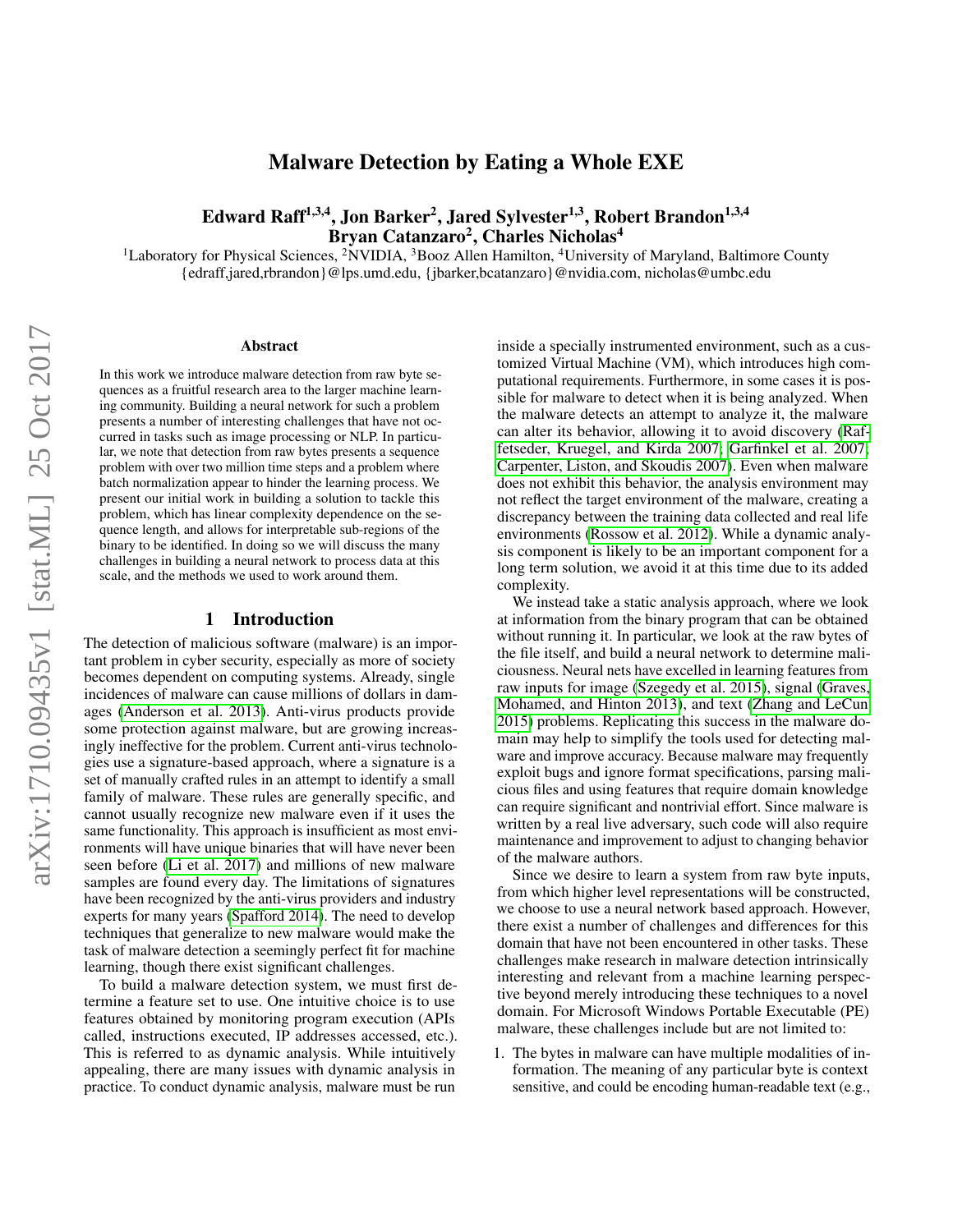function names from the import table), binary code, arbitrary objects such as images (from the resource/data sections of a binary), and more.

- 2. The content of a binary exhibits multiple types of spatial correlation. Code instructions in a function are intrinsically correlated spatially, but this correlation has discontinuities from function calls and jump commands. Further, the contents at a function level can be arbitrarily re-arranged if addresses are properly corrected.
- 3. Treating each byte as a unit in a sequence, we are dealing with a sequence classification problem on the order of *two million time steps*. To our knowledge, this far exceeds the length of input to any previous neural network based sequence classifier.
- 4. Our problem has multiple levels of concept drift over time. The applications, build tools, and libraries developers use will naturally be updated, and alternatives will fall in and out of favor. This alone causes concept drift. But malware is written by a real-life adversary, and is often intentionally adjusted to avoid detection.

Our contributions in this work are the development of the first, to our knowledge, network architecture that can successfully process a raw byte sequence of over two million steps. Others have attempted this task, but failed to outperform simpler baselines or successfully process the entire file [\(Ander](#page-11-5)[son 2017\)](#page-11-5), in part because the techniques developed for signal and image processing do not always transfer to this new domain. We identify the challenges involved in making a network detect malware from raw bytes, and the initial methods one can employ to successfully train such a model. We show that this model learns a wider breadth of information types compared to previous domain-knowledge free approaches to malware detection. Our work also highlights a failure case for batch-normalization, which initially rendered our model unable to learn.

### 2 Related work

There are two primary themes of past work: the application of neural networks to ever longer sequences, and the application of neural networks to malware detection. The use of Recurrent Neural Networks (RNNs) has been historically prevalent in any work involving sequences, but the processing of raw bytes far exceeds the scale attempted in previous work by orders of magnitude. For malware detection, all of these previous applications use a significant amount of domain knowledge for feature extraction. In contrast, our goal is to minimize the use of such domain knowledge, and explore how much of the problem can be solved without specifying any such information.

#### 2.1 Neural Networks for Long Sequences

Little work has been done on the scale of sequence classification explored in this work. The closest in terms of pure sequence length is WaveNet [\(Oord et al.](#page-12-5) 2016). WaveNet attempts to advance the state-of-the-art in generative audio by ignoring previous feature engineering, and instead using the raw bytes of the audio as the input feature and target. This results in a sequence problem with 16,000 time steps per second of audio. Wide receptive fields for this task (4,800 steps) were obtained through the use of dilated convolutions [\(Yu](#page-12-6) [and Koltun 2016\)](#page-12-6) and by training a very deep architecture. Ultimately, their work is still on the order of two magnitudes smaller in sequence length compared to our malware detection problem.

The use of dilated convolutions to handle sequence length has become a common trend, as for example in the ByteNet model for machine translation [\(Kalchbrenner et al.](#page-11-6) 2016). While translation can result in relatively long sequences, their sequence length is smaller than WaveNet's audio generation. While we did explore dilated convolutions in this work, we did not find them to perform any better or worse than standard convolutions for our problem. We suspect this is due the different nature of locality in binaries, that the values in the "holes" of the dilation are easier to assume or interpolate for spatially consistent domains like image classification, but are not obviously interpolated for binary content.

We note another trend when working with long sequences: the use of RNNs that operate at different frequencies. [Mehri](#page-11-7) [et al.](#page-11-7) [\(2017\)](#page-11-7) used such an architecture for audio classification, but exploited the generative nature of the task to train on subsequences of only 512 time steps. Other works that have made use of RNNs operating at multiple frequencies have similarly worked on sequences that do not exceed thousands of time steps [\(Koutnik et al. 2014;](#page-11-8) [Neil, Pfeiffer, and Liu 2016\)](#page-12-7).

In addition to the difficulties in dealing with the unusually long sequences that we confront, we must also contend with a lack of information flow. When making a benign/malicious classification of a binary we obtain only one error signal, which must be used to inform decisions regarding all 2 million time steps. In contrast, neural translation models and autoregressive models such as WaveNet are attempting to predict not an overall classification, but the next word or byte. This provides them with frequent label information at each time step, resulting in a near 1:1 mapping between input size and labels from which to propagate errors. Such frequent gradient information is not available for our problem, increasing the learning challenge even before considering sequence length.

#### 2.2 Neural Networks for Malware Detection

There has been little work thus far in applying neural networks to malware detection, and no current work we are aware of that attempts to do so from the raw bytes of the entire binary. It has recently been demonstrated that fully connected and recurrent networks are able to learn the malware identification problem when trained on just 300 bytes from the PE-header of each file [\(Raff, Sylvester, and Nicholas](#page-12-8) [2017\)](#page-12-8). Based on the positive results obtained, the current work extends those results by training networks on entire, several million byte long executables, and encounters a wide breadth of potential byte content.

The work of [Saxe and Berlin](#page-12-9) [\(2015\)](#page-12-9) is closest to ours at a feature level, as it uses a histogram of byte entropy values for features. This is in addition to a histogram of ASCII string lengths, PE imports, and other meta-data that can be obtained via static analysis. This approach produces some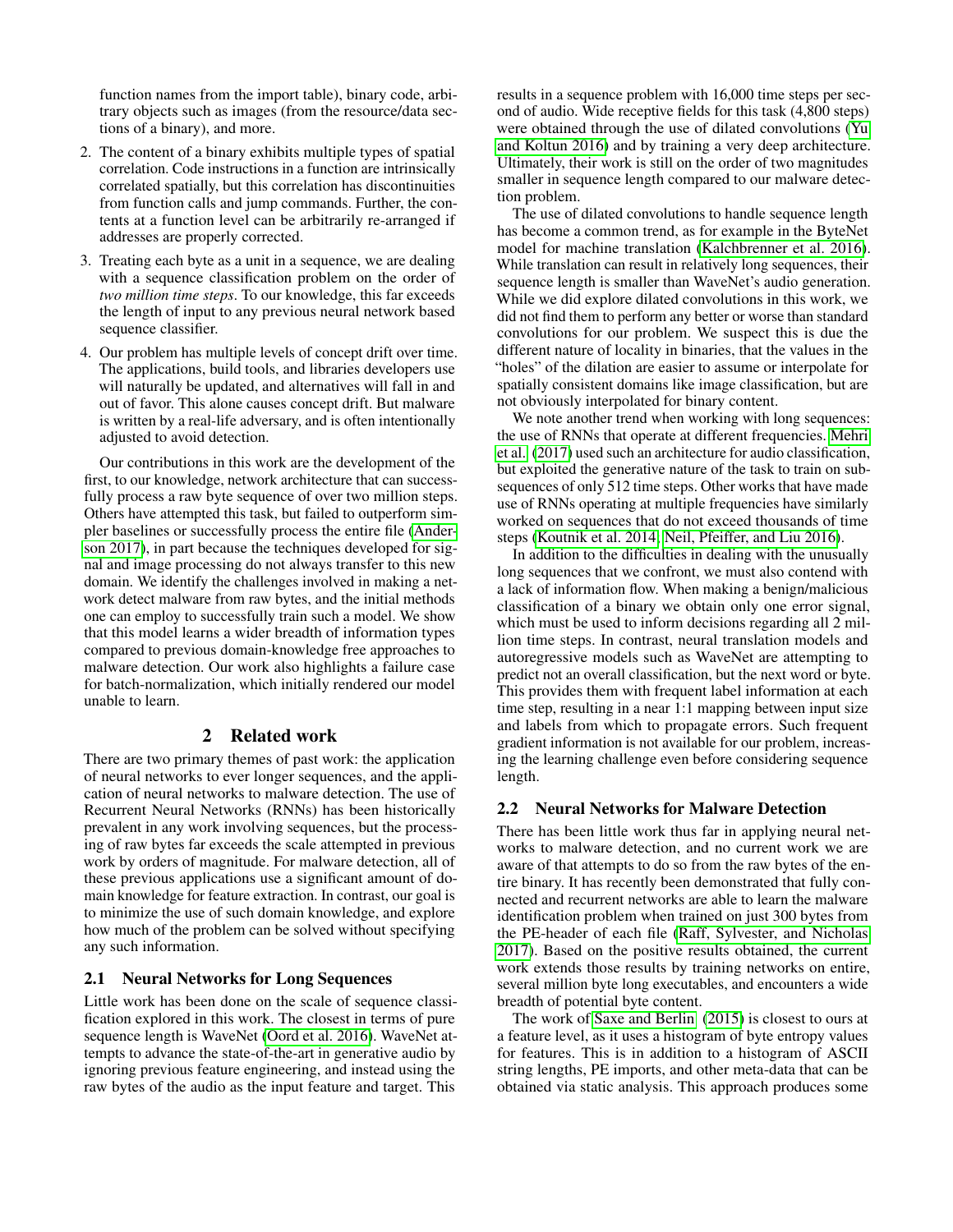small level of information from the whole file, but discards most information about the actual content of the binary in the process, as it creates a fixed length feature vector to use as input to the network.

Most recent work in the application of deep learning to malware detection has used features extracted via dynamic analysis, where the binary is run in a virtualized environment to obtain information about its execution. [Kolosnjaji et al.](#page-11-9) [\(2016\)](#page-11-9) tackled the related problem of malware family classification (i.e., which family does a particular malicious file belong to?) using a combination of convolutions followed by LSTMs to process the sequence of API calls a malware file generated under dynamic analysis. This was after downselecting to just 60 kernel API calls to track.

[Huang and Stokes](#page-11-10) [\(2016\)](#page-11-10) performed manual feature engineering of API calls into 114 higher-level concepts, and combined these API events with input arguments to the original function calls as well as tri-grams. Rather than just predict maliciousness, they performed malware detection and family classification with the same model (i.e., weights shared between two tasks). This approach improved the performance of the model on both tasks, and would be compatible with our design in this work.

These prior works in malware detection tend to use significant manual feature engineering, which requires a significant if not rare level of domain expertise. Those using dynamic analysis often rely on sophisticated non-public emulation environments to mitigate the challenges with dynamic analysis, which significantly increases the effort to reproduce work. Our proposed approach eliminates this domain knowledgespecific code and feature processing, reducing the amount of specialized code and reducing the barrier to reproduction and extension.

We note one unfortunate aspect of much of the previous work in malware detection, including some of our own, namely, the use of data that is not available to the public, for various reasons. Data that can be readily obtained by the public is often not of a sufficient quality to be usable in practice, as we will discuss in [section 3.](#page-2-0) This also means we cannot meaningfully compare accuracy numbers across works, as different datasets are used with different labeling procedures.

#### 3 Training data

<span id="page-2-0"></span>For this work we use the same training and testing data as in [Raff et al.](#page-12-10) [\(2016\)](#page-12-10). Specifically, we use the Group B training data, and Group A & B testing data. Group B data was provided by an anti-virus industry partner, where both the benign and malicious programs are meant to be representative of files seen on real machines. The Group B training set consists of 400,000 files split evenly between benign and malicious classes. The testing set has 77,349 files, of which 40,000 are malicious and the remainder are benign.

The Group A data was collected in the same manner as most work in the malware identification literature [\(Schultz](#page-12-11) et al. [2001;](#page-12-11) [Kolter and Maloof 2006\)](#page-11-11) , which is available to the public. The benign data (or "goodware") comes from a clean installation of Microsoft Windows, with some commonly installed applications (e.g., Firefox, Flash, etc) and the malware comes from the VirusShare corpus [\(Roberts 2011\)](#page-12-12).

<span id="page-2-1"></span>

*Figure 1.* Architecture diagram of MalConv model.

The Group A test set contains 43,967 malicious and 21,854 benign testing files.

It was found that training on the Group A-style data results in severe overfitting [\(Raff et al.](#page-12-10) 2016), learning to recognize "from Microsoft" instead of "benign", which does not generalize to new data. That is to say, a model trained on Group A doesn't generalize to Group B, but a model trained on Group B does generalize to Group A. For this reason we only perform our experiments with the Group B training data, and test on both groups. Testing in this manner allows us to better quantify generalization ability, as the data are from different sources. This minimizes shared biases, and gives us a potential upper and lower-bound on expected accuracy.

We use both group's test sets, as this allows us to better judge the generalization ability of the models. Group B's test performance is important, as it is supposed to represent data in the wild, but may have a shared common bias due to how Group B data was collected. Testing on the Group A data, which is collected in a different manner, then is a stronger test of generalization as the data has fewer common biases with Group B. Because of this, we consider Group A's test performance more interesting than Group B's. We also want our model to have similar performance on both test sets, which would indicate the features learned are widely useful.

In addition, reaching out to the original company, we have obtained a larger training corpus of 2,011,786 binaries, with 1,000,020 benign and 1,011,766 malicious. We use this larger dataset to show that our new MalConv architecture continues to improve with increased training data, while the byte n-gram approach appears to have plateaued in terms of performance.

#### 4 Model Architecture

When designing our model three features were desired: 1) the ability to scale well with sequence length, 2) the ability to consider both local and global context while examining an entire file, and 3) an explanatory ability to aid analysis of flagged malware. A block diagram of this model, which we refer to as MalConv, is given in [Figure 1,](#page-2-1) and a more detailed diagram is in the supplemental material.

Our architectural choices were influenced in large part by the need to address the high amount of positional variation present in executable files. At a high level, the contents of a PE binary can be rearranged in almost any arbitrary ordering. The only fixed constant is the MS-DOS header, which ends with a pointer to the beginning of the PE-Header. The PE-Header can then be anywhere, and parts of it can be located throughout the file. The PE-Header itself contains pointers to all other contents of the binary (code, resources, etc). This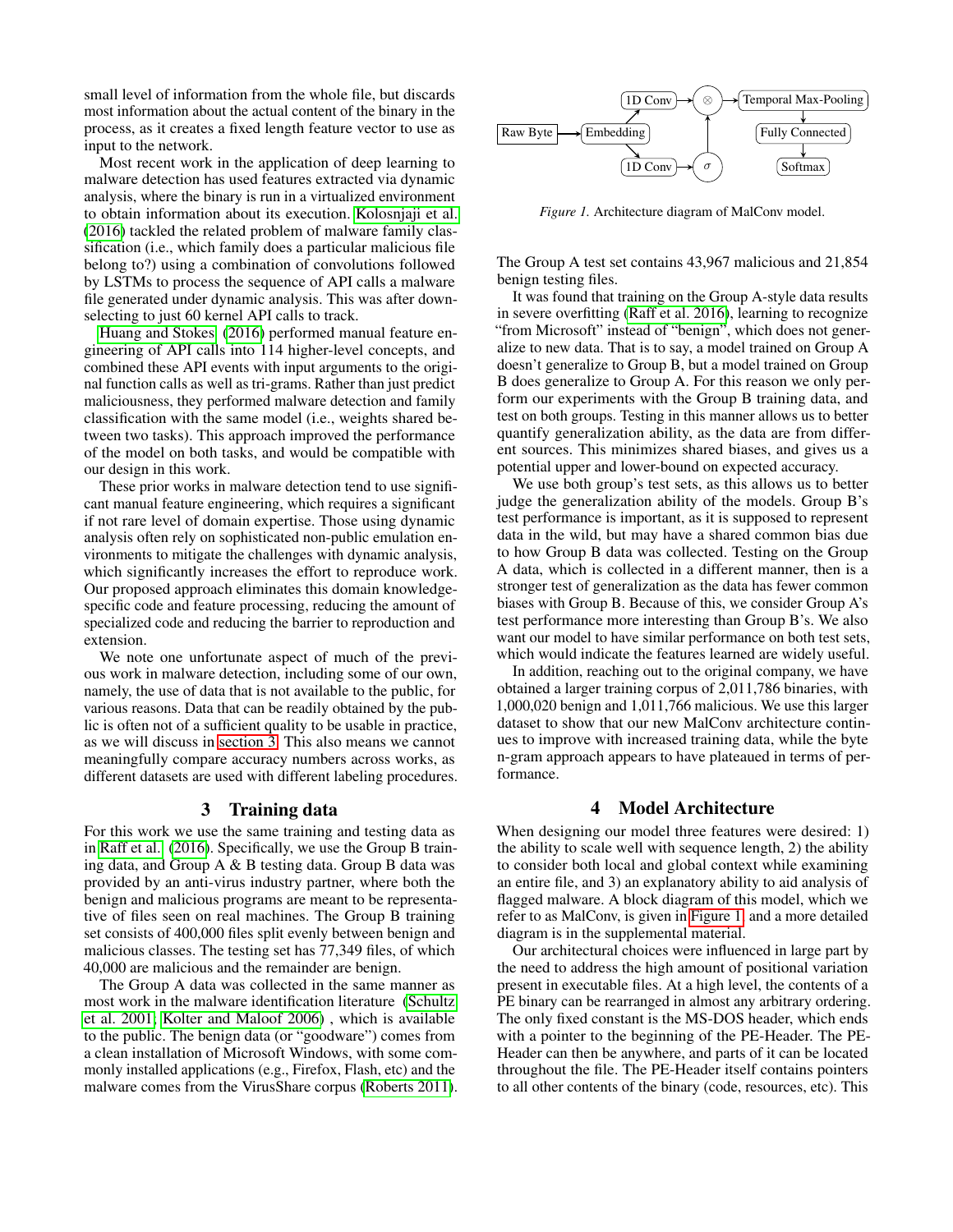allows a macro-reorganization of the byte contents without ever changing the meaning. Similarly, even within the code sections of a binary, the definition of functions can be reordered so long as address of sets used in the code are correctly adjusted. This is another level of spatial restructuring that can occur. This macro-level reordering represents one of many types of spatial properties within a binary, but we consider it to be the most important to tackle. Spatial discontinuities at a function level will remain difficult, but are not insurmountable for the model to learn around. Correlations across large ranges will likely be missed; we hope to capture that information in future work.

To best capture such high level location invariance, we choose to use a convolution network architecture. Combining the convolutional activations with a global max-pooling before going to fully connected layers allows our model to produce its activation regardless of the location of the detected features. Rather than perform convolutions on the raw byte values (i.e., using a scaled version of a byte's value from 0 to 255), we use an embedding layer to map each byte to a fixed length (but learned) feature vector. We avoid the raw byte value as it implies an interpretation that certain byte values are intrinsically "closer" to each-other than other byte values, which we know a priori to be false, as byte value meaning is dependent on context. Training the embedding jointly with the convolution allows even our shallow network to activate for a wider breadth of input patterns. This also gives it a degree of robustness in the face of minor alterations in byte values. Prior work using byte n-grams lack this quality, as they are dependent on exact byte matches [\(Kolter and Maloof 2006;](#page-11-11) [Raff et al. 2016\)](#page-12-10).

We note a number of difficult design choices that had to be made in developing a neural network architecture for such long input sequences. One of the primary limitations in practice was GPU memory consumption in the first convolution layer. Regardless of convolution size, storing the activations after the first convolution for forward propagation can easily lead to out-of-memory errors during back-propagation. We chose to use large convolutional filters and strides to control the memory used by activations in these early layers.

Attempts to build deep architectures on such long sequences requires aggressive pooling between layers for our data, which results in lopsided memory use. This makes model parallelism in frameworks like Tensorflow difficult to achieve. Instead we chose to create a shallow architecture with a large filter width of 500 bytes combined with an aggressive stride of 500. This allowed us to better balance computational workload in a data-parallel manner using Py-Torch [\(Paszke, Gross, and Chintala 2016\)](#page-12-13). Our convolutional architecture uses the gated convolution approach following [Dauphin et al.](#page-11-12) [\(2016\)](#page-11-12), with 128 filters.

Regularization A consistent result across tested architectures is a propensity for overfitting. This is not surprising given the large size of our input feature space (2 million time steps) from which we must learn the benign/malicious classification based off a single loss. In particular we note the difficulty in generalizing from both the Group B training

data to the Group B testing data, as well as the Group B training data to the Group A test data. In development we found the DeCov regularization [\(Cogswell et al.](#page-11-13) 2016) to be most helpful, which penalizes correlation between the hidden state activations at the penultimate layer.

One of the significant challenges in our work was the discovery that batch-normalization was preventing our models from learning the problem. Batch Normalization has become a common tool in the deep learning literature for both faster convergence and a regularizing effect that often improves generalization [\(Ioffe and Szegedy 2015\)](#page-11-14). This makes the failure of batch-norm on our data an interesting and unique result, which we discuss in [subsection 5.3.](#page-5-0)

### <span id="page-3-0"></span>4.1 On Failed Architectures

A large number of alternative architecture designs were tested for this problem, including up to 13 layers of convolution, using various (Bidirectional) RNNs, and with different attention models. The MalConv architecture presented performed best amongst many candidates. We review the other high level alternative architecture strategies here, the reasons why they failed to outperform our simpler MalConv, and how these relate back to out final design. Additional details can be found in the appendix.

Adding more layers is possible at the cost of decreased batch size, due to the aforementioned large memory use for backpropagation. We tested this with up to 13 layers of convolutions, and found performance only decreased. Many of these experiments tried smaller convolutional fields, so that the total receptive field of a neuron was on the scale of 500 to 1000 time steps. The problem with these approaches, beyond increasing training time to an untenable degree, is that it is not possible to due the standard approach of doubling the number of convolutional filters after each round of pooling to keep the amount of state per layer roughly equivalent. The state of the convolutions after 2 million steps is simply too large to reasonably compute on. Thus a rapid compression of state size per layer is necessary, but this ends up inhibiting learning. In our approach we have moved large amounts of information into the wide filter width in a single convolution, allowing us to exercise and retain information without exploding memory use.

Another design choice was in processing the entire file simultaneously in one large convolution. An appealing notion would be to break up the input into chunks of 500 to 10,000 bytes, and process each chunk independently, as this would greatly reduce the training requirements. We tested this approach, and while it achieved reasonable accuracies up to 95%, it often failed to generalize to new data — obtaining test accuracies in the 65-80% range. This is because much of the contents of a given binary may be fully non-informative to a maliciousness decision, and training on random chunks and assuming a malicious label then encourages the model to overfit to the training data, and memorize the contents to produce correct decisions. Our MalConv model has access to the entire file which allows the model to detect the few informative features regardless of location. This is necessary to avoid the above variety of overfitting, and is objectively necessary to work in situations where normally benign programs have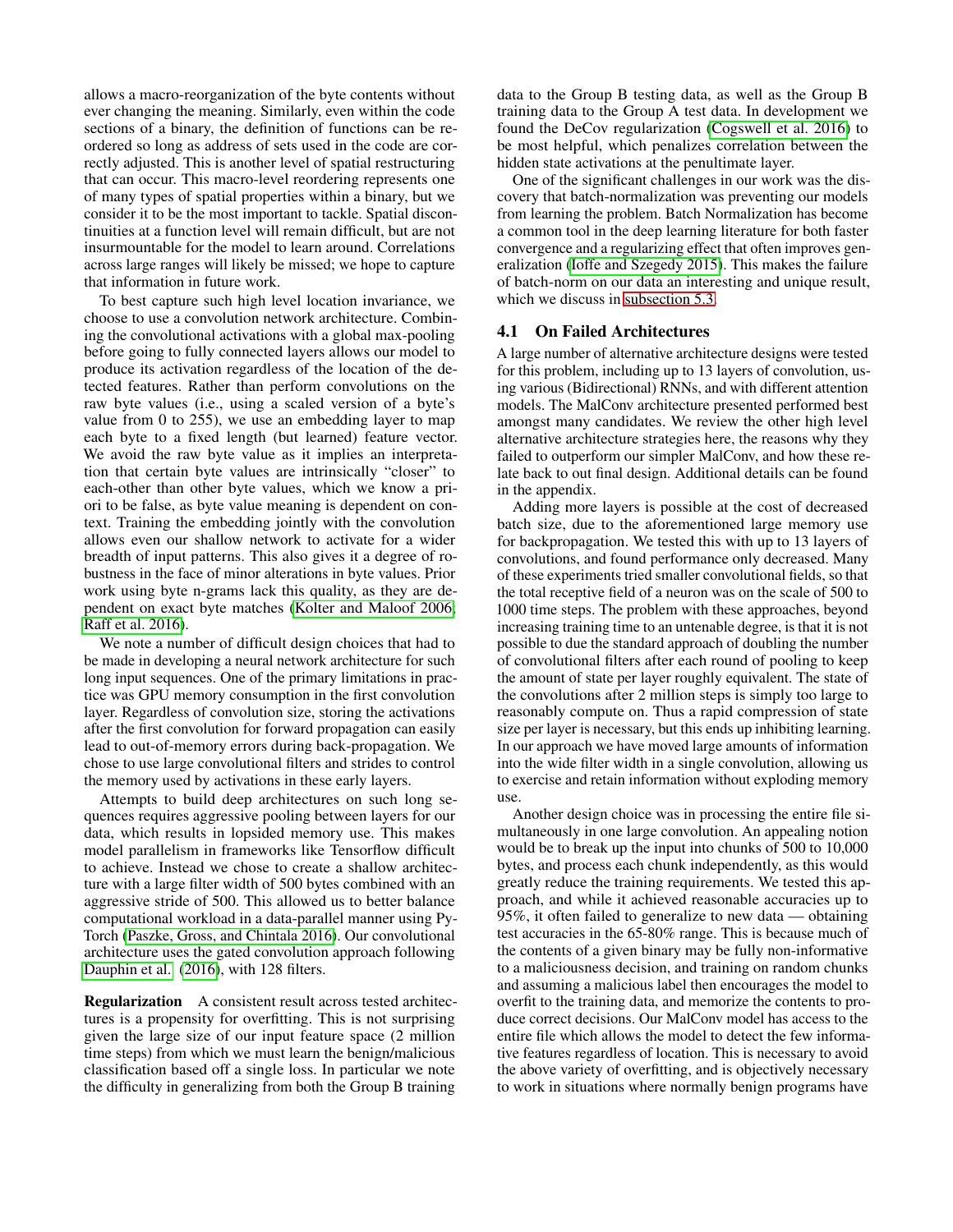had malware injected into them. In this common situation most of the file should correctly indicate a benign program, while only a small fraction of the content is malicious.

The issue of information sparsity is also a factor in our choice to use temporal max-pooling rather than averagepooling. Beyond providing better interpretability, maxpooling also provided superior performance relative to average-pooling. The latter enforces a prior that informative features should be widely occurring in the underlying file. But many features will occur only once in the file, and so when combined with average-pooling, that feature's high response in one region of the binary will be washed-out by the remaining majority of the file that produces a low activation. Max-pooling avoids this problem, while still allowing us to tackle the variable-length issue.

While RNNs are a common tool for any sequence related task, we found they reduced test accuracy when applied after our convolutions, by breaking the output after each convolution into a number of fixed sized chunks (with the last chunk containing padding). While an intuitive step to take, this also imposes a prior into the model that data coming from the convolution must regularly produce the same activation patterns at fixed frequencies. This is because the input to the RNN is re-shaping the temporal outputs of the CNN into a non-temporal matrix multiplication, and thus mandates the temporal information appear in consistent locations with a period equal to whatever chunk size was determined. This is not something the CNN can reasonable learn, and so performance is reduced.

#### 5 Results

We now present the results of our neural network model. To evaluate its performance and effectiveness, we will look at standard measures of accuracy in [subsection 5.1,](#page-4-0) investigate the generalization capability of the learned features in [subsection 5.2,](#page-5-1) and address batch-normalization issues in [subsection 5.3.](#page-5-0) We will also take a moment to note the computational constraints required to build this model. To get the model to converge in a timely manner, we had to use a relatively larger batch size of 256 samples per batch. Due to the extreme memory use of the architecture, this could not be performed on a single GPU. We were able to train this model on the 400k Group B set using data parallelism across the 8 GPUs of a DGX-1 in 16.75 hours per epoch, for 10 epochs, and using all available GPU memory. Training on the larger 2 million set took one month on the same system.

#### <span id="page-4-0"></span>5.1 Malware classification

In evaluating the predictive performance of our models, we use Balanced Accuracy [\(Brodersen et al.](#page-11-15) 2010) (i.e., accuracy weighted so that benign and malicious samples count evenly) and AUC [\(Bradley 1997\)](#page-11-16) . We use balanced accuracy so that our results across the Group A and Group B tests sets are directly comparable, as they have differing proportions of benign and malicious samples. AUC is an especially pertinent metric due to the need to perform malware triage, where a queue of binaries to look at is created based on a priority structure [\(Jang, Brumley, and Venkataraman 2011\)](#page-11-17) . It is desirable to have the most malicious files ranked highest in the queue, so that they are identified and quarantined sooner rather than later. An analyst's time is expensive, and characterizing a single binary can take in excess of 10 hours [\(Mo](#page-11-18)[haisen and Alrawi 2013\)](#page-11-18). A high AUC score corresponds to a successful ranking of most malware above most goodware, making it a directly applicable metric to evaluate. We pay particular attention to the accuracy on the Group A test set, as it has the fewest correlations with the Group B training set. Thus accuracy performance on Group A serves as a stronger measure of *generalization* performance. In this vein we are also interested in which models have the smallest difference in performance between Groups A and B, which would indicate a model hasn't overfit to the source distribution.

Despite the difficulty of the task at hand, we found that our networks tend to converge quickly, after only three epochs through the training corpus. This is in some ways beneficial, as the training time per epoch is significant. We believe this fast convergence may be due in part to the small size of our architecture, which has (only!) 134,632 trainable parameters. The accuracy results are shown in [Table 1.](#page-5-2) Our model is able to achieve high AUCs when trained with and without regularization, indicating they would be useful for malware triage to help ranking of work queues.

Looking at the results, we can see our MalConv model is best or second best in performance on both metrics and testsets. It also has the smallest performance difference between Group A and B test sets, indicating the model is using features that generalize well across the distributions. The byte n-gram model has high accuracy and AUC on the Group B test set, but the model also has a wide gap between Group A and B performance, indicating overfitting [\(Raff et al.](#page-12-10) 2016). The byte n-gram model is also fragile to single-byte changes in the input, which will cause a feature to effectively "disappear" form the model's consideration. This is important when we consider that malware is written by an adversary capable of effecting such changes, making byte n-gramming a suboptimal approach. Our MalConv architecture does not have this same issue, and would require considerably more work to circumvent. Using a model trained on the PE-Header generalized well to the Group A test data, achieving a slightly higher accuracy than MalConv, but has significantly reduced performance on Group B in terms of accuracy and AUC. This shows some robustness, but indicates the same features aren't being used equally across domains. Overall, MalConv provides the most encouraging balance in performance across all data and metrics.

The application of DeCov regularization significantly improves the accuracy of the model for both Group A and B test sets. This is a somewhat unusual property, as it appears that the DeCov's primary impact is to improve the calibration of the decision threshold, rather than the underlying concept learned by the model. This was a problem noted in [Raff,](#page-12-8) [Sylvester, and Nicholas](#page-12-8) [\(2017\)](#page-12-8) for their PE-header network. Applying DeCov has successfully improved the calibration of the model's output probabilities, increasing the accuracy by up to 4.8 points.

Using a larger corpus of 2 million files, we can also see that the MalConv model improves its performance, increasing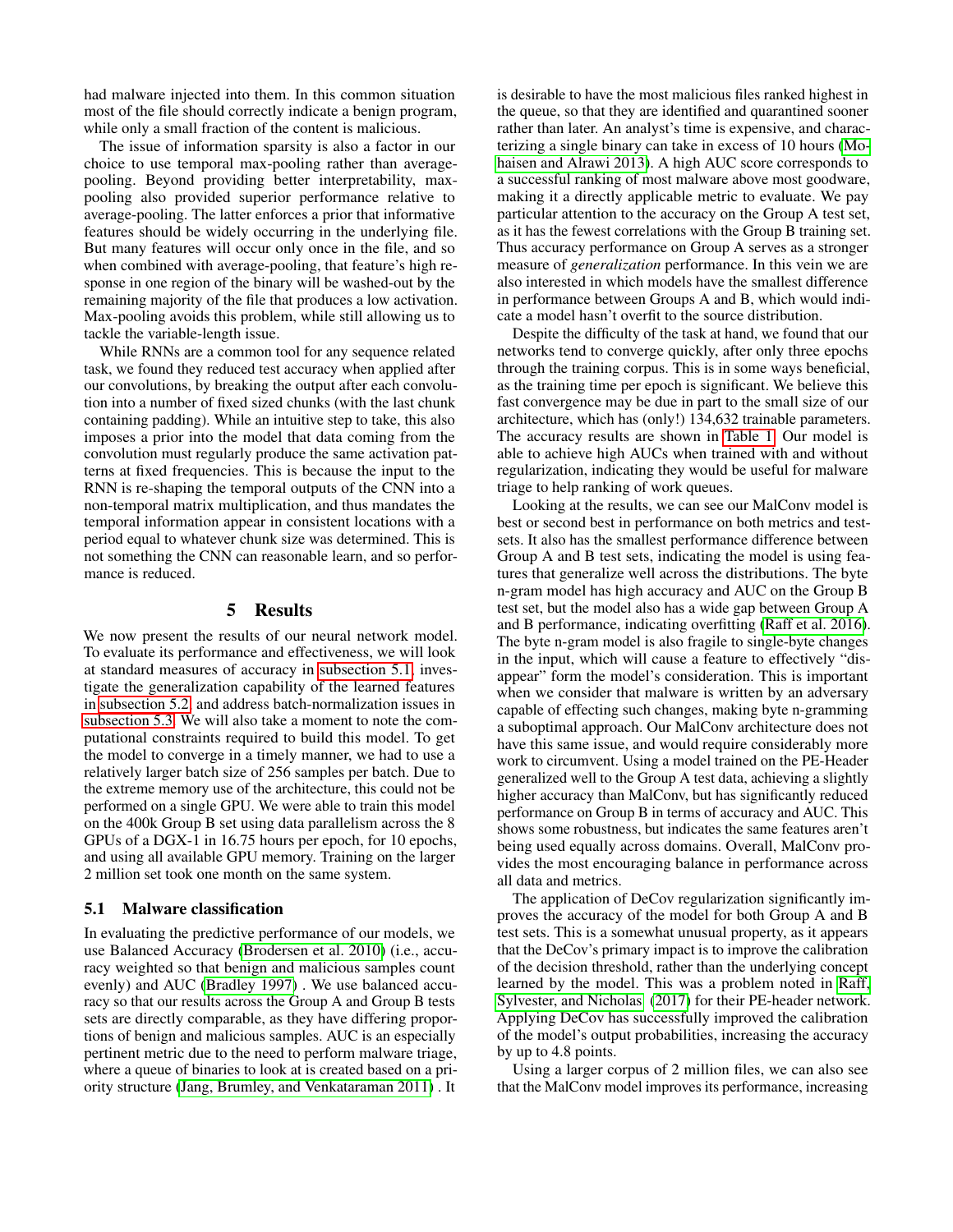<span id="page-5-2"></span>*Table 1.* Performance of models on Group A and Group B test sets. Best results in bold, second best in *italics*.

|                    | MalCony      |              | MalCony w/o DeCoy |              | Byte n-grams          |              | PE-Header Network |              |
|--------------------|--------------|--------------|-------------------|--------------|-----------------------|--------------|-------------------|--------------|
| <b>Test Set</b>    | Accuracy     |              | AUC Accuracy      | AUC          | Accuracy AUC Accuracy |              |                   | AUC-         |
| Group A<br>Group B | 88.1<br>89.6 | 98.5<br>95.8 | 83.3<br>86.6      | 98.4<br>94.3 | 87.0<br>92.5          | 98.4<br>97.9 | 90.8<br>83.7      | 97.7<br>91.4 |

*Table 2.* Performance of models on Group A and Group B test sets, when using new 2 million training corpus. Best results in **bold** 

|                    | MalConv      |              | Byte n-grams |              |  |  |
|--------------------|--------------|--------------|--------------|--------------|--|--|
| <b>Test Set</b>    | Accuracy     | <b>AUC</b>   | Accuracy     | <b>AUC</b>   |  |  |
| Group A<br>Group B | 94.0<br>90.9 | 98.1<br>98.2 | 82.6<br>91.6 | 93.4<br>97.0 |  |  |

Group A and B accuracy by 5.9 and 1.3 points, and Group B AUC by 2.4 points. We have also replicated the byte ngram model that the original Group B training data used, and found that performance dropped on the Group A test set by 4.4 points for accuracy and 5.0 points for AUC. Group B test performance was also reduced, though not significantly. This highlights the predicted brittleness and propensity for overfitting of byte n-grams for malware detection [\(Raff et](#page-12-10) al. [2016\)](#page-12-10). Our MalConv network's improvement with more data highlights its superiority, and that it has greater capacity to tackle this problem than prior domain knowledge free approaches.

### <span id="page-5-1"></span>5.2 Manual Analysis

Using our architecture design, we are able to perform a modest manual analysis of what the model has learned. We do this by adapting the approached used by [Zhou et al.](#page-12-14) [\(2016\)](#page-12-14), which produces a *class activation map* (CAM) for each class in the output. We use a global max-pooling layer in our work, rather than the average pooling originally proposed. Doing so produces a naturally sparse activation map which aids interpretability, which we call a sparse-CAM. This is a critical design choice given the extreme sequence length of our binaries, as it would be impractical to examine all 2 million bytes. This sparse-CAM design will return one 500 byte region as "important" for each convolutional filter; since our model uses 128 filters, there are at most 128 regions marked for each binary.

This approach enables us to produce CAM mappings for regions that are indicative of benignness or maliciousness to the learned network. This preference towards benign or malicious is determined by the sign of the produced activation map. Using the PE-file library [\(Carrera 2007\)](#page-11-19), we can parse most of our binaries into different regions. These regions correspond to different portions of the binary format. For example, there is a PE-Header that specifies the regions of the file. We expect any approach to learn significant information from this region, as it is the most structured and accessible portion of a binary. The PE-Header then identifies which sections of the binary store the executable code (*.text* or

*CODE* sections), global variables (*.data*), and others. By determining which region each sparse-CAM occurred in, we can gain insights about what our model is learning. We show the results of this applied to 224 (7 mini-batches) randomly selected binaries from the Group A test set. This allows us to best evaluate the generalized knowledge of the network, and the results are shown in [Table 3.](#page-6-0)

Previous work building byte n-gram models on this data found that byte n-gram's obtained almost all information from the PE-Header [\(Raff et al.](#page-12-10) 2016). Based on the sparse-CAM locations, we find that only 58-61% of information MalConv is using also comes from the PE-Header, indicating a larger diversity of information types are being used. The *.rsrc* section indicates use of the resource directory, where contents like file icons (but also executable code) may be stored. Importantly we also see the *.text* and *CODE* sections activating, indicating that our model is using some amount of executable code as a feature. Similarly, application data found in *.data* and *.rdata* indicates our model may be detecting common structural patterns between binaries.

We note in particular that the *UPX1* section has been indicative of both benign and malicious binaries, as learned by our network. The *UPX1* section indicates the use of packing, specifically the widely used UPX packer [\(Oberhumer,](#page-12-15) [Molnár, and Reiser 1996\)](#page-12-15). Packing will compress or encrypt most of the binary into a single archive which is extracted at runtime. This makes simple static analysis difficult, and packing is prevalent among malware authors to hinder malware analysis. However, packing alone is not a reliable malware indicator, as many benign applications are also packed [\(Guo,](#page-11-20) [Ferrie, and Chiueh 2008\)](#page-11-20). The prevalence of packing in malicious executables leads to many models learning a direct (but unhelpful) equivalence between "packed" and "malicious". Our results indicate that our model may have avoided such an association. We hope further advances in interpretable models will help us to confirm this behavior, and determine which minute details allow the model to change its inclination.

#### <span id="page-5-0"></span>5.3 The Failure of Batch-Normalization

Our results are seemingly in conflict with what has been reported in numerous other works, since the addition of batchnormalization to MalConv consistently failed to learn after several epochs. At best models trained with batch-norm would obtain 60% training and 50% test accuracies. This phenomena occurred with all architecture design variants. Our surprise at this result lead us to implement this, and other, architectures using batch-normalization in PyTorch, Tensorflow, Chainer, and Theano. Batch-norm failed to converge or generalize in all cases.

To diagnose this problem, we started with the fact that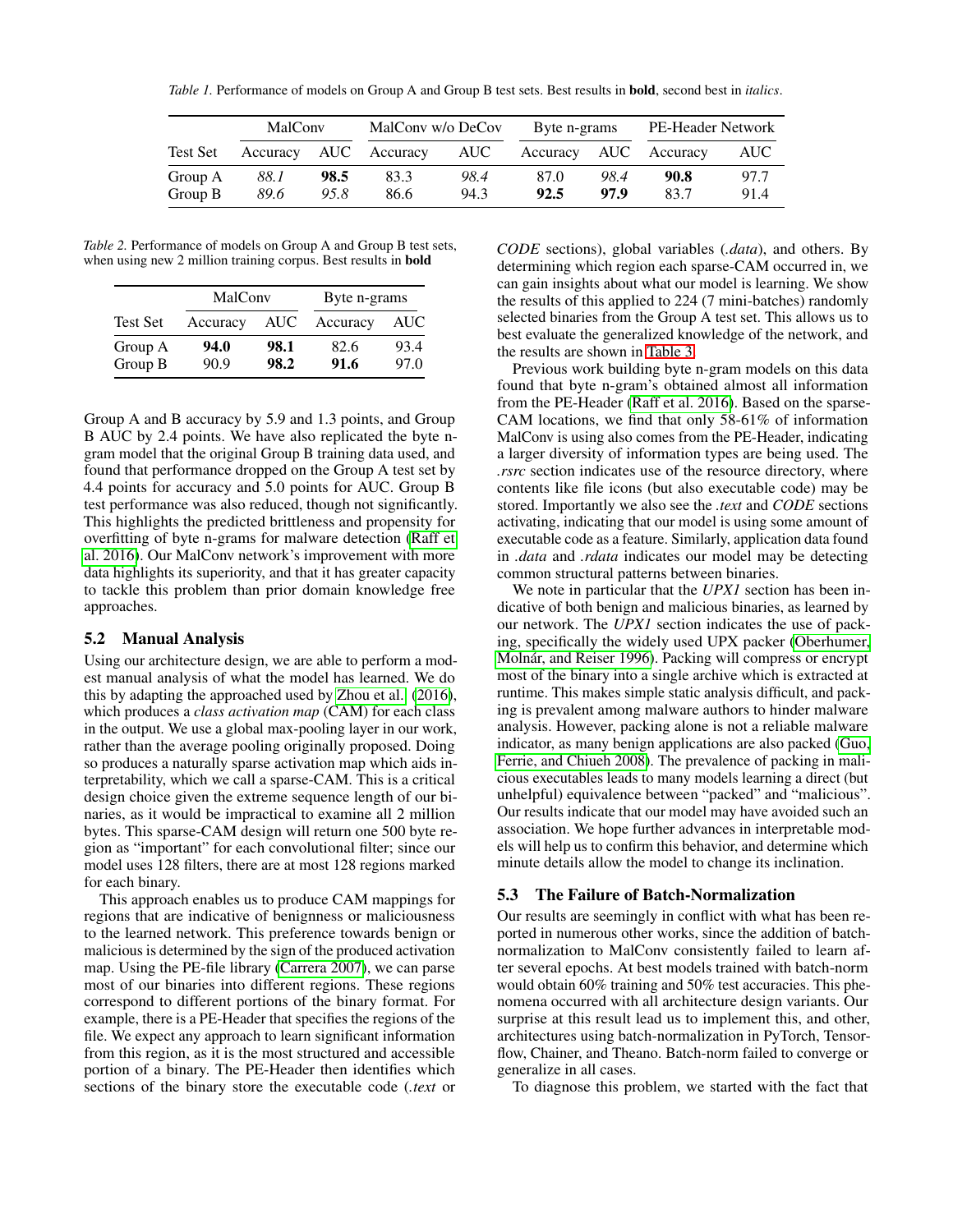<span id="page-6-0"></span>*Table 3.* Important features as determined by section, as determined by the non-zero regions of the sparse-CAM mapped to the output of PE-file.

| Section | Total  | PE-Header .rsrc                   |                 |                 | reloc (data .rdata .reloc). text UPX1 CODE. |            |            |           |
|---------|--------|-----------------------------------|-----------------|-----------------|---------------------------------------------|------------|------------|-----------|
|         | 19.290 | Malicious 26,232 15,871<br>11.183 | 3,315 2,878 697 | 2,653 2,414 596 | 615<br>505                                  | 669<br>423 | 383<br>243 | 214<br>77 |
| Benign  |        |                                   |                 |                 |                                             |            |            |           |

batch-normalization assumes that data should be re-fit to a unit-normal distribution. We then plotted the pre-activation function response of layers in our network along with that of the Gaussian distribution, which can be seen in [Figure 2.](#page-6-1) The figure shows kernel density estimates of the responses from earlier layers in networks trained on images or on binary executables. Networks trained on image data display an approximately Gaussian distribution of activations (smooth and unimodal), while the activation distribution of our network exhibits much greater asperity. Since batch normalization assumes the data to be normalized is normally distributed, this may account for its ineffectiveness in our application. We recommend that any applications of batch-normalization to new problems produce similar such visualizations as a method to diagnose convergence issues.

<span id="page-6-1"></span>

*Figure 2.* KDE plots of the convolution response (pre-ReLU) for multiple architectures. Red and orange: two layers of ResNet green: Inception-v4 blue: our network; black dashed: a true Gaussian distribution for reference.

We hypothesize that batch norm's ineffectiveness in our model is a product of training on binary executables. The majority of contemporary deep learning research, including batch-normalization, has been done in the image and signal processing domains, with natural language a close second. In all of these domains the nature of data is relatively consistent. In contrast, our binary data presents a novel multi-modal nature of the byte values. The same byte value can have drastically different meaning depending on the location, ranging from ASCII text, code, structured data, or even images stored for the icon. Our hypothesis is that this multi-modal nature produces multiple modes of activation, which then violates the primary assumptions of batch-normalization, causing degraded performance.

Our tests in using models trained on random chunks of

only 500 to 10,000 bytes of the binary support this hypothesis. When trained on a random sub-region like this, the majority of bytes will be of a single modality when presented, and thus present a smoother unimodal activation pattern. This was the only case where batch-norm was able to reach high training accuracies above 60% for our data, but still did not generalize to the test data (obtaining only 50% random-guessing accuracy).

### **Conclusion**

In this work we have described the use of neural networks on the raw bytes of entire executable files. This solution avoids a number of the issues with the more common byte n-gram approach, such as brittle features and over-focusing on the PE-Header as important information. It achieves consistent generalization across both test sets, despite the challenges of learning a sequence problem of unprecedented length.

In a broader machine learning context, we have identified a number of unique learning challenges and discussed techniques for addressing classification of extremely long sequences. Our work has extended the application of neural networks to a domain beyond images, speech, etc. to one with much more sophisticated spatial correlation behaviors. In doing so, we identify a potential pitfall with the very commonly used batch-normalization and suggest a way to check if the technique is appropriate (a normality test of pre-activation function response).

In future work we hope to further developed architectures that work in this domain, to further explore the batchnormalization issue, and determine what types of existing normalization or weight initialization schemes work with such multi-modal responses. Critical thought must also be given to ways in which the memory intensive nature of this problem can be reduced, and what types of architectural designs may allow us to better capture the multiple modes of information represented in a binary. A general approach to byte level understanding of programs would have many applications beyond malware classification such as static performance prediction and automated code generation.

Acknowledgments Special thanks to Mark McLean of the Laboratory for Physical Sciences for supporting this work.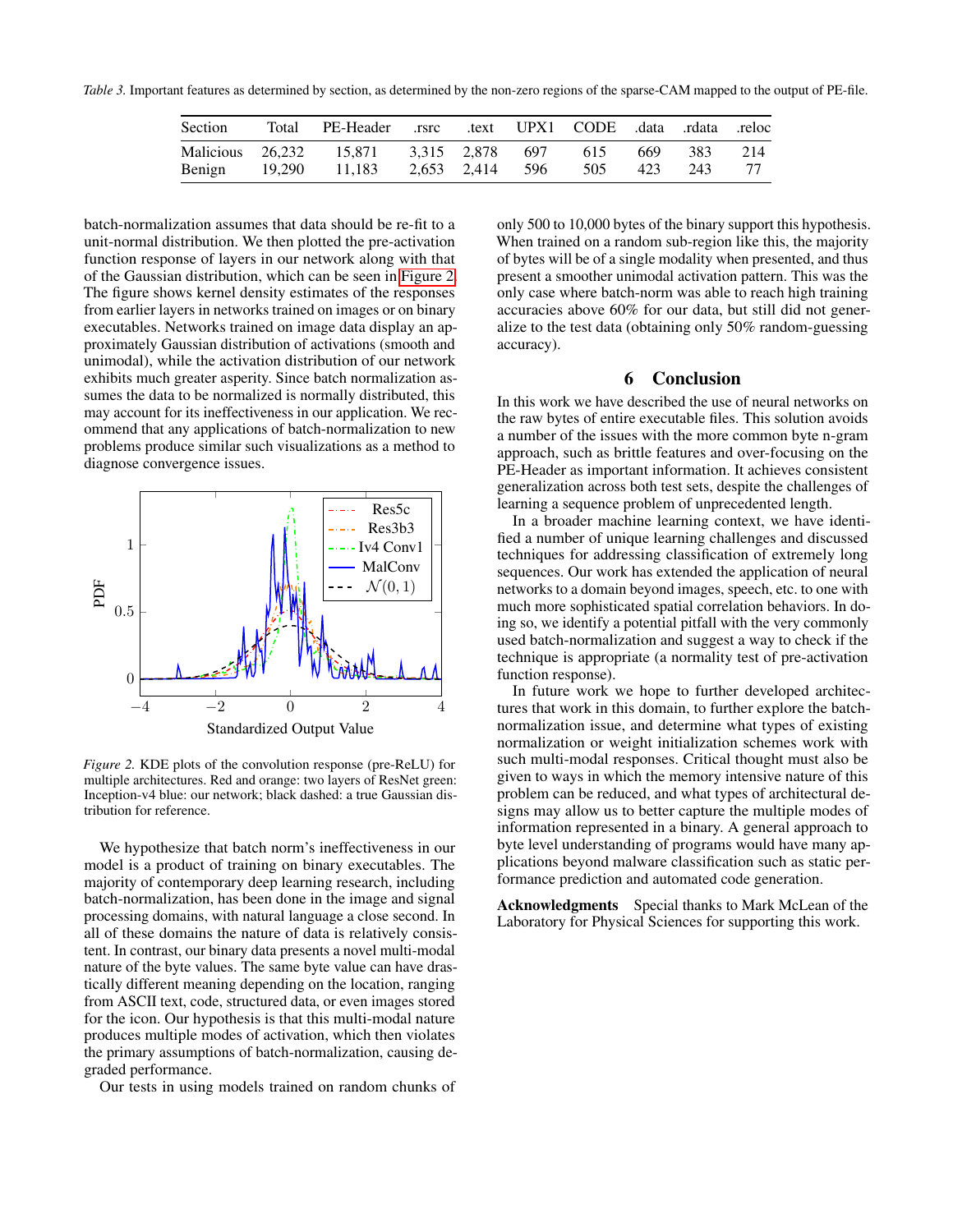## Appendix

## 7 Discussion of Alternative Architectures

We have exhausted many GPU compute years experimenting with various alternative neural network architectures for this problem, none of which performed as well as the MalConv approach presented here. It is not feasible to provide a complete discussion or numerical comparison of architectures tried, but we will give an overview of our experience with some significant design choices. This section expounds upon additional details and experiments that could not be included in [subsection 4.1](#page-3-0) due to space constraints. Additional references are provided to techniques we discuss in this section, but are not relevant to the discussion of the original paper.

### 7.1 Architectural Approaches

As mentioned in our primary paper, memory constraints are the primary bottleneck we must work around to build a model on such long time series. One straightforward notion to tackle this problem would be to attempt to train on separate smaller sub-regions of the input independently. We tried this with regions of width 500, 1000 and 10,000 and discovered with this approach that the majority of the binary may be nondiscriminative for this problem because it contains standard or common code that any application (benign or malicious) would need. As such the labels for sub-sections were overwhelmingly noisy as they had to be derived from the global label for the whole input sequence. These models overfit strongly to the training data and failed to generalize to the test data. While applying multiple strong regularizes could get such models to generalize to some degree (test accuracies in the 80% range), they still underperformed compared to MalConv. In addition, such models had high variability in training — and on average only one in ten models would converge to something usable, where most would degrade to random guessing. We conclude that processing the whole sequence at once is important to ensure that whatever smaller features occur that are discriminative can be extracted regardless of location in the sequence. As such we focused our efforts on shallower architectures with smaller numbers of filters in the early layers.

This result was supported by another test, where we took models trained on random regions of the binary, and at inference time, applied them to multiple random regions and averaged the results. One might hope this would have the effect of creating an ensemble of models, but in practice had no impact on the accuracy of our models. This test helped us to conclude on the importance of having the entire scope of the binary being a necessary component of our model.

In [subsection 4.1,](#page-3-0) we also discussed breaking up the file into chunks to be used in a RNN. We clarify the details of these attempts here. The first attempted strategy was to break the embedding into  $N$  separate adjacent portions after the embedding, which are then passed to the same convolution filters (see [Figure 3\)](#page-7-0). The figure depicts a simple RNN architecture, but this chunking strategy was tried with various combinations of techniques. In addition, each layer type in the diagram was tested for multiple depths and sizes. The

figure is only to illustrate the general high level architecture form.

<span id="page-7-0"></span>

*Figure 3.* "Chunk" strategy where the embedding is split into parts. Dashed lines indicate outputs that were split into parts. Boxes with gray backgrounds and the same name indicate weight sharing.

Breaking up the embedding into contiguous chunks was done in an attempt to exploit model parallelism in Tensorflow, so that larger sequences of convolutions and filters could be attempted with each chunk being processed by a single GPU, thus giving them more memory to support such work.

The above chunking strategy did not perform well. One issue encountered was that breaking the chunks into many smaller pieces caused artifacts in the output near the boarders of each chunk. This was a potential problem in part because most of our architectures had a receptive field of 500 to 1000 time steps, meaning a non-trivial portion of the chunked convolution outputs would have significant edge effects at the borders of each chunk. Since this strategy inherently produces many chunks, the edge effect is multiplied — thus negatively impacting performance.

To test how large an impact this had, we moved the "chunking" past the embeddings and after the convolutions, as shown in [Figure 4.](#page-8-0) This is somewhat similar to early work in object detection with CNNs [\(Girshick 2015\)](#page-11-21). We also hoped that this would improve throughput with respect to the first chunking strategy, giving a chance for the GPU kernels to operate on more data at a time. This performance improvement did not materialize in a meaningful way, and came at the cost of forcing the use of only data-parallelism.

Ultimately these chunking strategies did not perform as well as MalConv, regardless of the method used to combine the chunks in the end. LSTMs and GRUs were tested to take the output, using unidirectional and bidirectional variants. In addition, each variant was tested using both the last RNN's hidden state to feed into the final fully connected layers, simple averaging of the states produced after each timestep, and the attention mechanism proposed in [Raff, Sylvester, and](#page-12-8) [Nicholas](#page-12-8) [\(2017\)](#page-12-8).

Malware "Images" We make note of a particular architectural strategy that is referred to as a malware "image" [\(Nataraj](#page-11-22) et al. [2011a\)](#page-11-22). Such images are generally constructed by treating each byte of the binary as a gray-scale pixel value, and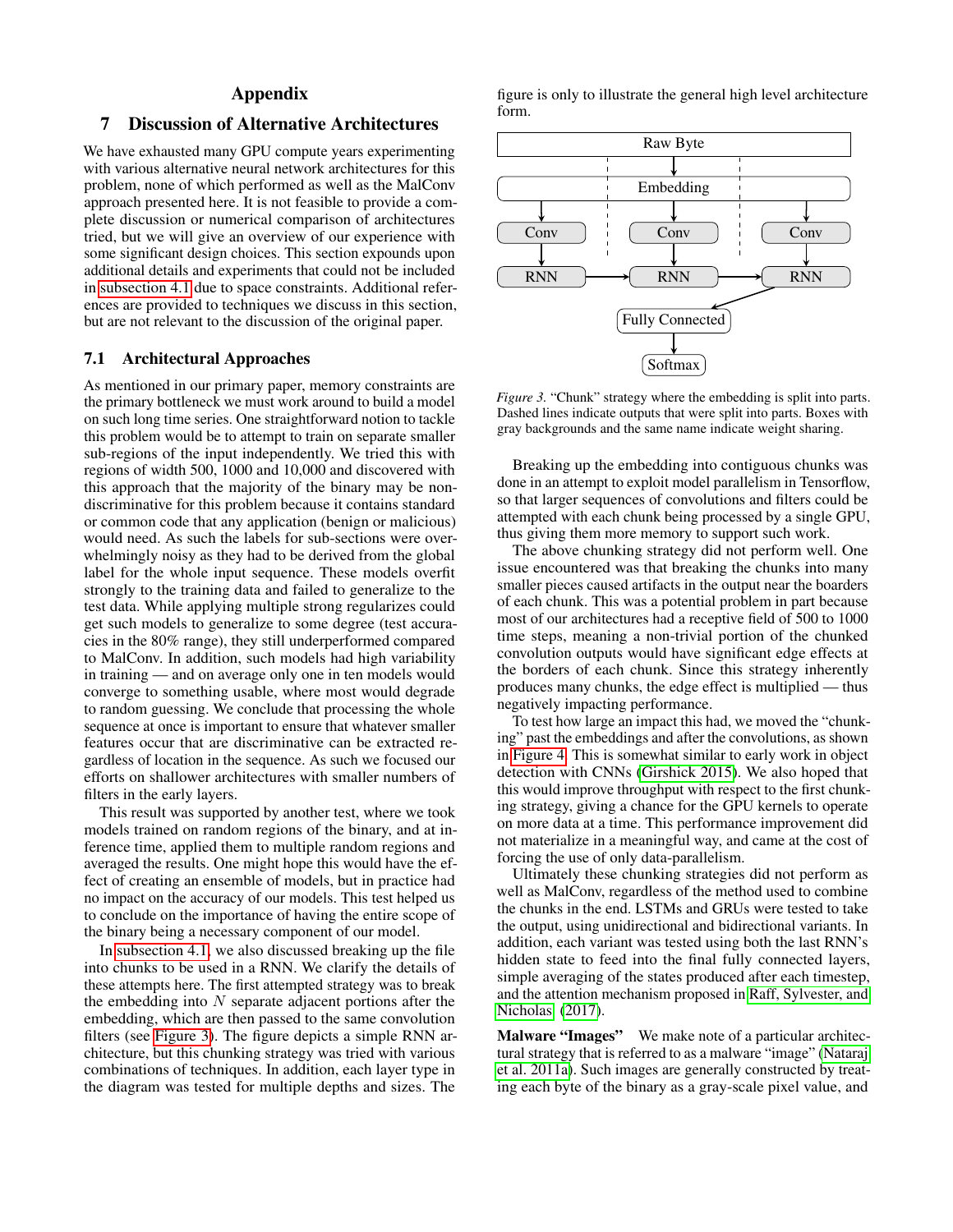<span id="page-8-0"></span>

*Figure 4.* "Chunk" strategy where the convolution is split into parts. Dashed lines indicate outputs that were split into parts. Boxes with gray backgrounds and the same name indicate weight sharing.

defining an arbitrary "image width" that is used for all images. This technique was developed to try and exploit early image-processing approaches as a way of visualization, and then for malware family classification [\(Nataraj et al.](#page-11-23) 2011b). This strategy may at first seem intuitive as it would allow one to leverage existing image-classification techniques, but it results in a number of problems.

The problems that arise stem from the fact that binaries are not images, and construing them as such introduces priors into the model that are objectively false. First, we note that creating images in this fashion necessitates the selection of an image width, which becomes a new hyper-parameter in the problem that must be tuned. Selecting the width then determines the height based on the number of rows in the image, for which the last row many not be complete – and some strategy will be needed to impute the last pixels.

This then leads to the question, how does one handle the variable number of rows each image will have? The aforementioned work by [Anderson](#page-11-5) [\(2017\)](#page-11-5) chose the option of truncating all binaries to only 256 KB, which only partially resolves the image height problem. This is because there may be binaries smaller than 256 KB, and it also means the approach can not process all the raw bytes of an executable. From an adversarial perspective, the approach can be trivially circumvented by any malware which makes itself large enough and inserts it's malicious payload into the end of the file. Other approaches to dealing with variable height are equally unsatisfying. For example, one can not meaningfully re-scale a malware image like one can for a normal image. Doing so would interpolate pixel values which correspond to exact byte values, acting on an interpretation that byte values are numerically meaningful, which is objectively false.

In the context of using modern deep learning architectures developed for tasks like image-net, we note that the 2D convolution of the malware image imposes non-existent gaped spatial correlations. A visualization of this is given in [Fig](#page-8-1)[ure 5,](#page-8-1) where a 2D convolution on a malware image is unwrapped to correspond to the original byte-sequence. In this context is becomes clear that a 2D convolution of a malware

<span id="page-8-1"></span>

*Figure 5.* Simple demonstration of the spatio-temporal problem caused by creating malware "images". The red dashed area shows the receptive field of a convolution, mapped from the malware image form (top) back to the raw byte sequence (bottom).

image is akin to a dilated 1D convolution, where the gaps in the convolution are determined by the image width, and each filter processes a contiguous group of "pixels" at a time. As discussed in the main paper, dilated convolutions were tested for the MalConv architecture, but had worse performance likely because the gaps in the dilation are not meaningfully inferable like they are for natural images which have strong spatial consistency. While the given figure shows small gaps for brevity, we note in practice the gaps will be large. This imposes a false prior into the model that bytes are correlated in fixed patterns across large ranges of the binary, which does not make sense.

For these reasons we do not consider the malware image approach in this work, and that it is unlikely to produce satisfying solutions. Indeed, as we have shown, it is little more than a dilated 1D convolution.

### 7.2 Architecture Parameters

Initially we attempted to use deeper networks (up to 13 layers) with narrower convolutional filters (width 3–10), smaller strides (1–10) and organized into residual blocks. This was largely motivated by the trends in current deep learning literature, which has widely converged on smaller filter sizes stacked depth-wise to produce larger receptive fields and representative power [\(He et al.](#page-11-24) 2015a; [Srivastava, Greff, and](#page-12-16) [Schmidhuber 2015\)](#page-12-16). This did not translate to our new domain, where we found reversing both trends (fewer layers and wider filters) gave us our initial successes. In order to facilitate tests of deeper networks in our architecture, we also attempted freezing the weights of certain layers so that they would not be trained, thus reducing the amount of activations that need to be kept to perform back-propagation, and thus, reduce memory usage. We attempted freezing just the first few convolutions, every  $n$  convolution, and even having a network of purely random convolutions. While able to achieve high training accuracy, most of these random convolutions had sub-par test performance (60% or less). While it is not clear that a shallow approach is intrinsically superior for our problem, it did outperform the myriad deeper approaches we implemented.

We desired testing many more architectures, but from a practical standpoint those which do not perform rapid spatial compression are currently beyond our (not insignificant) compute capabilities. The large memory footprint of the activations from the first convolution layers in these cases forced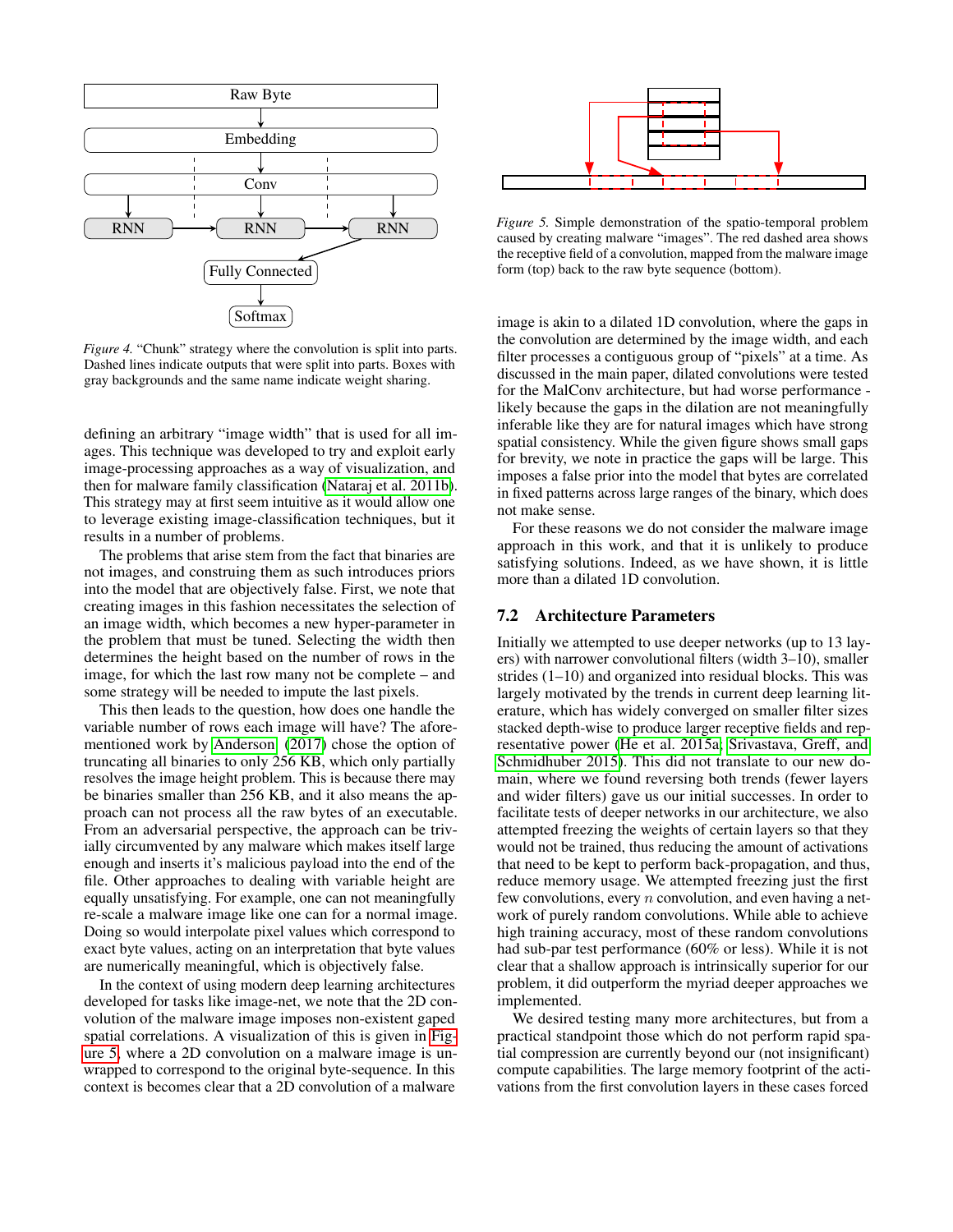us to use very small effective batch sizes (4–8 per GPU) and resulted in impractically slow training without obvious convergence after weeks-to-months of runtime.

Within our experiments with convolutional architectures we also tried varying the number of filters, but more filters often led to greater overfitting. In a similar trend, increasing the size of the embedding space also lead to increased overfitting. We tried dilated convolutions to see if a larger receptive field was helpful but, again, struggled with overfitting. Ungated convolutions led to similar but inferior performance compared to the MalConv architecture.

We also attempted to replace the convolutional layer in the MalConv architecture with a quasi-recurrent layer [\(Bradbury](#page-11-25) et al. [2016\)](#page-11-25). Whilst these networks converged they also overfit and achieved worse validation loss than MalConv.

Some other model regularization variants we tested that converged but led to worse final validation loss were: temporal average pooling instead of temporal max-pooling, weightnorm [\(Salimans and Kingma 2016\)](#page-12-17) instead of DeCov regularization, Elastic-net regularization, regional dropout on the input, and gradient noise [\(Neelakantan et al.](#page-12-18) 2016). For experiments that used RNNs, we attempted both normal dropout [\(Srivastava et al.](#page-12-19) 2014) and more modern Bayesian dropout [\(Gal and Ghahramani 2016\)](#page-11-26).

Our final MalConv architecture used the common ReLU activation function. We did tests on other activations such as ELU [\(Clevert, Unterthiner, and Hochreiter 2016\)](#page-11-27), Leaky ReLU [\(Maas, Hannun, and Ng 2013\)](#page-11-28), and PReLU [\(He et al.](#page-11-29) [2015b\)](#page-11-29). While not detrimental, we found no positive impact from their inclusion.

For training the MalConv model, we found SGD with Nestrov momentum [\(Bengio, Boulanger-Lewandowski, and](#page-11-30) [Pascanu 2013\)](#page-11-30) worked best. The initial learning rate was set to 0.01, the momentum term set to 0.9, and an exponential decay rate was used. Other update schemes such as Adam [\(Kingma and Ba 2015\)](#page-11-31), AdaDelta [\(Zeiler 2012\)](#page-12-20), and RM-SProp [\(Tieleman and Hinton 2012\)](#page-12-21), were all tested. For all update schemes multiple learning rates and decay rates were tested, congruent with the recommended ranges for each approach.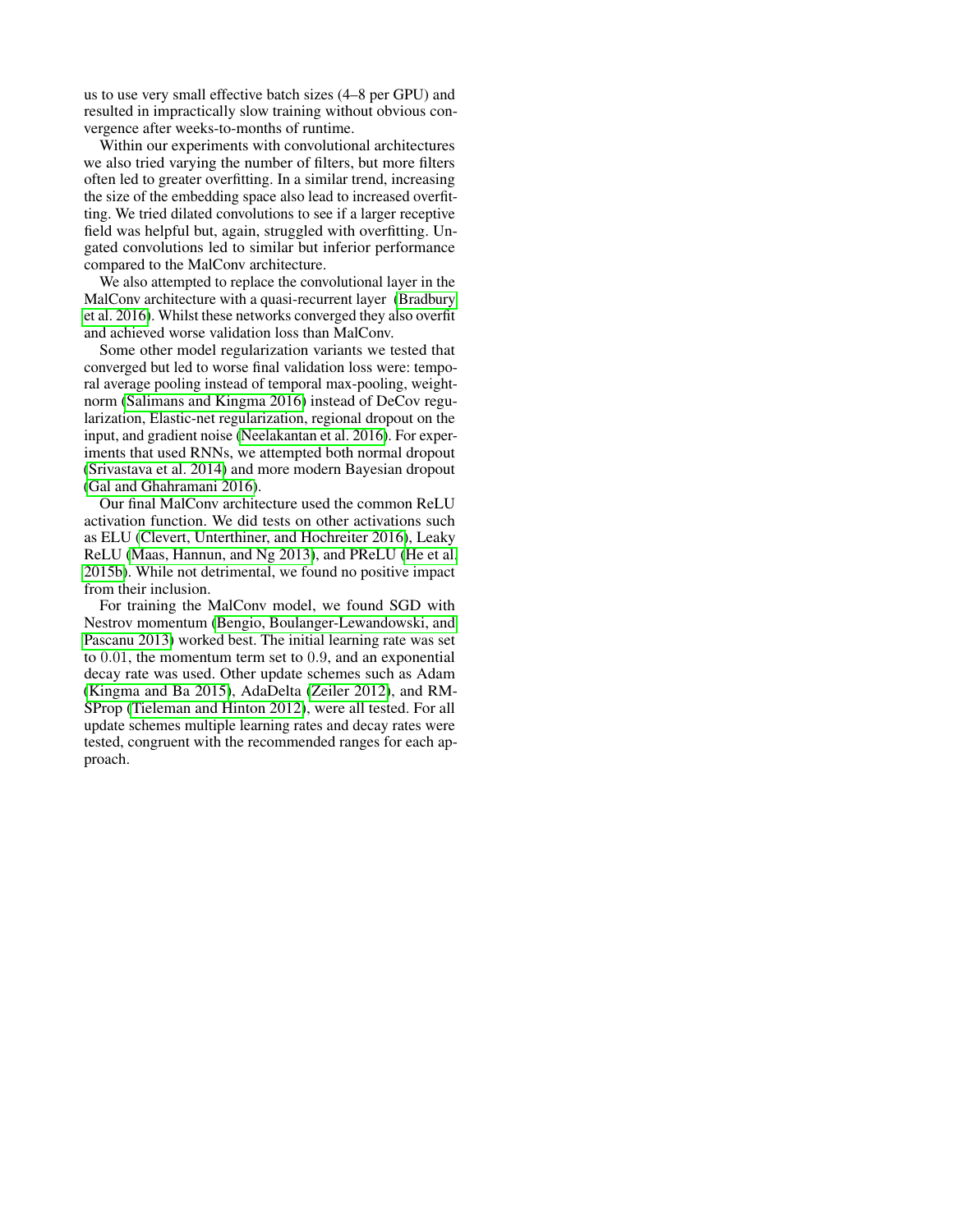

*Figure 6.* Full architecture diagram of MalConv model.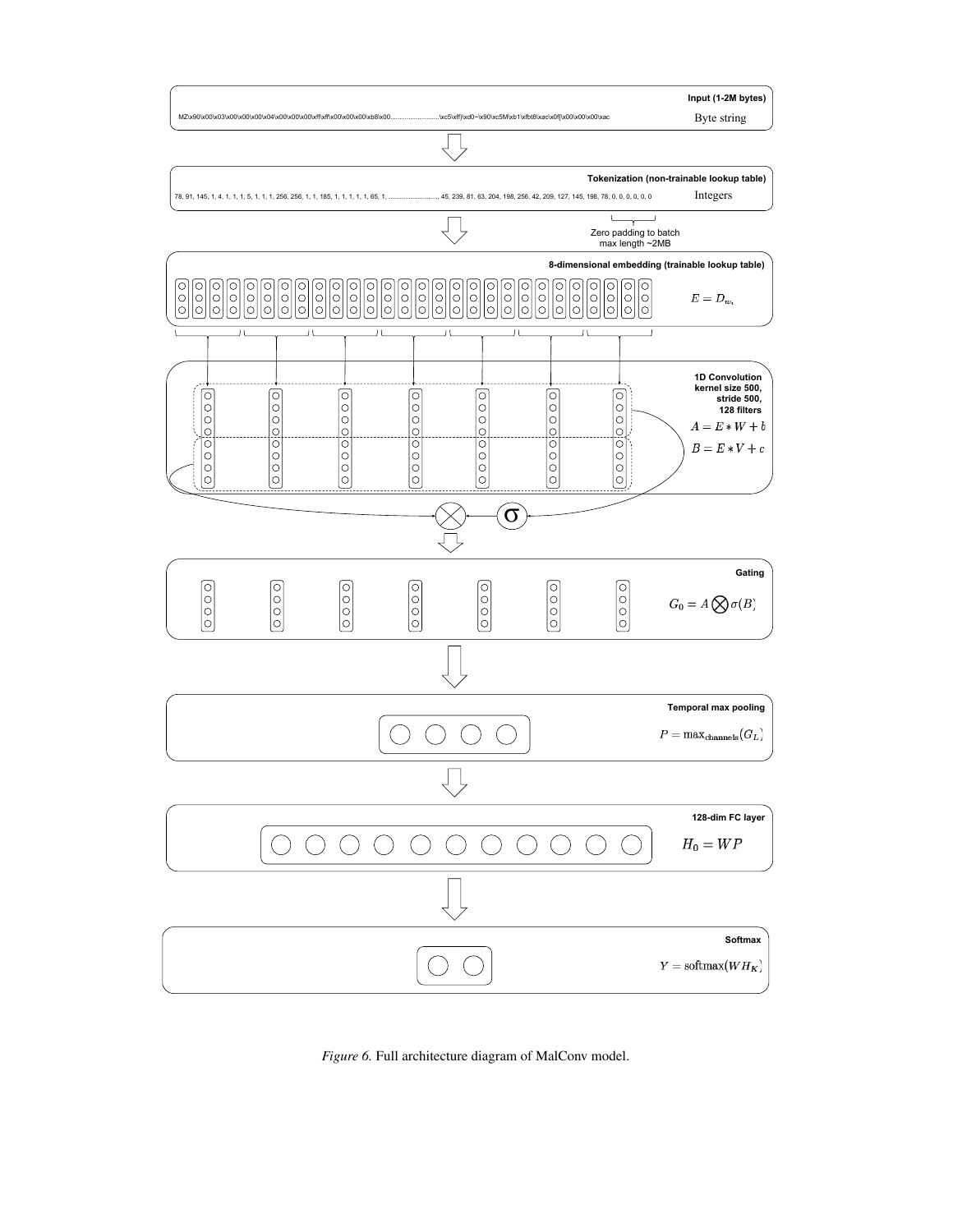#### References

- <span id="page-11-0"></span>[Anderson et al. 2013] Anderson, R.; Barton, C.; Böhme, R.; Clayton, R.; van Eeten, M. J. G.; Levi, M.; Moore, T.; and Savage, S. 2013. Measuring the Cost of Cybercrime. In Böhme, R., ed., *The Economics of Information Security and Privacy*. 265–300.
- <span id="page-11-5"></span>[Anderson 2017] Anderson, H. 2017. Your model isn't that special: zero to malware model in Not Much Code and where the real work lies. In *BSidesLV*.
- <span id="page-11-30"></span>[Bengio, Boulanger-Lewandowski, and Pascanu 2013] Bengio, Y.; Boulanger-Lewandowski, N.; and Pascanu, R. 2013. Advances in optimizing recurrent networks. In *2013 IEEE International Conference on Acoustics, Speech and Signal Processing*, 8624–8628. IEEE.
- <span id="page-11-25"></span>[Bradbury et al. 2016] Bradbury, J.; Merity, S.; Xiong, C.; and Socher, R. 2016. Quasi-recurrent neural networks. *CoRR* abs/1611.01576.
- <span id="page-11-16"></span>[Bradley 1997] Bradley, A. P. 1997. The use of the area under the ROC curve in the evaluation of machine learning algorithms. *Pattern Recognition* 30(7):1145–1159.
- <span id="page-11-15"></span>[Brodersen et al. 2010] Brodersen, K. H.; Ong, C. S.; Stephan, K. E.; and Buhmann, J. M. 2010. The Balanced Accuracy and Its Posterior Distribution. In *Proc. of the 2010 20th International Conference on Pattern Recognition*, ICPR '10, 3121–3124.
- <span id="page-11-3"></span>[Carpenter, Liston, and Skoudis 2007] Carpenter, M.; Liston, T.; and Skoudis, E. 2007. Hiding Virtualization from Attackers and Malware. *IEEE Security and Privacy* 5(3):62–65.
- <span id="page-11-19"></span>[Carrera 2007] Carrera, E. 2007. pefile. [https://github.](https://github.com/erocarrera/pefile) [com/erocarrera/pefile](https://github.com/erocarrera/pefile).
- <span id="page-11-27"></span>[Clevert, Unterthiner, and Hochreiter 2016] Clevert, D.-A.; Unterthiner, T.; and Hochreiter, S. 2016. Fast and Accurate Deep Network Learning by Exponential Linear Units (ELUs). In *Proceedings of the International Conference on Learning Representations (ICLR)*.
- <span id="page-11-13"></span>[Cogswell et al. 2016] Cogswell, M.; Ahmed, F.; Girshick, R.; Zitnick, L.; and Batra, D. 2016. Reducing Overfitting in Deep Networks by Decorrelating Representations. In *International Conference on Learning Representations*.
- <span id="page-11-12"></span>[Dauphin et al. 2016] Dauphin, Y. N.; Fan, A.; Auli, M.; and Grangier, D. 2016. Language modeling with gated convolutional networks. *arXiv preprint arXiv:1612.08083*.
- <span id="page-11-26"></span>[Gal and Ghahramani 2016] Gal, Y., and Ghahramani, Z. 2016. A Theoretically Grounded Application of Dropout in Recurrent Neural Networks. In Lee, D. D.; Sugiyama, M.; Luxburg, U. V.; Guyon, I.; and Garnett, R., eds., *Advances in Neural Information Processing Systems 29*. Curran Associates, Inc. 1019–1027.
- <span id="page-11-2"></span>[Garfinkel et al. 2007] Garfinkel, T.; Adams, K.; Warfield, A.; and Franklin, J. 2007. Compatibility is Not Transparency: VMM Detection Myths and Realities. In *Proc. of the 11th USENIX Workshop on Hot Topics in Operating Systems*, HOTOS'07, 6:1–6:6.
- <span id="page-11-21"></span>[Girshick 2015] Girshick, R. 2015. Fast R-CNN. In *Proceedings of the IEEE International Conference on Computer Vision*, 1440–1448.
- <span id="page-11-4"></span>[Graves, Mohamed, and Hinton 2013] Graves, A.; Mohamed, A.- R.; and Hinton, G. 2013. Speech recognition with deep recurrent neural networks. In *Proc. of the international conference on acoustics, speech and signal processing (ICASSP)*, 6645–6649.
- <span id="page-11-20"></span>[Guo, Ferrie, and Chiueh 2008] Guo, F.; Ferrie, P.; and Chiueh, T.- C. 2008. A Study of the Packer Problem and Its Solutions. In *Proc. of the 11th International Symposium on Recent Advances in Intrusion Detection*, RAID '08, 98–115.
- <span id="page-11-24"></span>[He et al. 2015a] He, K.; Zhang, X.; Ren, S.; and Sun, J. 2015a. Deep Residual Learning for Image Recognition. In *IEEE Conference on Computer Vision and Pattern Recognition (CVPR)*.
- <span id="page-11-29"></span>[He et al. 2015b] He, K.; Zhang, X.; Ren, S.; and Sun, J. 2015b. Delving Deep into Rectifiers: Surpassing Human-Level Performance on ImageNet Classification. In *Proceedings of the 2015 IEEE International Conference on Computer Vision (ICCV)*, ICCV '15, 1026–1034. Washington, DC, USA: IEEE Computer Society.
- <span id="page-11-10"></span>[Huang and Stokes 2016] Huang, W., and Stokes, J. W. 2016. Mt-Net: A Multi-Task Neural Network for Dynamic Malware Classification. In *Proc. of the 13th International Conference on Detection of Intrusions and Malware, and Vulnerability Assessment*, DIMVA 2016, 399–418.
- <span id="page-11-14"></span>[Ioffe and Szegedy 2015] Ioffe, S., and Szegedy, C. 2015. Batch normalization: Accelerating deep network training by reducing internal covariate shift. *arXiv preprint arXiv:1502.03167*.
- <span id="page-11-17"></span>[Jang, Brumley, and Venkataraman 2011] Jang, J.; Brumley, D.; and Venkataraman, S. 2011. BitShred: Feature Hashing Malware for Scalable Triage and Semantic Analysis. In *Proc. of the 18th ACM conference on Computer and communications security - CCS*, 309– 320.
- <span id="page-11-6"></span>[Kalchbrenner et al. 2016] Kalchbrenner, N.; Espeholt, L.; Simonyan, K.; Oord, A. v. d.; Graves, A.; and Kavukcuoglu, K. 2016. Neural Machine Translation in Linear Time. *Arxiv*.
- <span id="page-11-31"></span>[Kingma and Ba 2015] Kingma, D. P., and Ba, J. L. 2015. Adam: A Method for Stochastic Optimization. In *International Conference On Learning Representations*.
- <span id="page-11-9"></span>[Kolosnjaji et al. 2016] Kolosnjaji, B.; Zarras, A.; Webster, G.; and Eckert, C. 2016. Deep Learning for Classification of Malware System Call Sequences. In *The 29th Australasian Joint Conference on Artificial Intelligence*.
- <span id="page-11-11"></span>[Kolter and Maloof 2006] Kolter, J. Z., and Maloof, M. A. 2006. Learning to Detect and Classify Malicious Executables in the Wild. *Journal of Machine Learning Research* 7:2721–2744.
- <span id="page-11-8"></span>[Koutnik et al. 2014] Koutnik, J.; Greff, K.; Gomez, F.; and Schmidhuber, J. 2014. A Clockwork RNN. In *Proc. of The 31st International Conference on Machine Learning*, 1863–1871.
- <span id="page-11-1"></span>[Li et al. 2017] Li, B.; Roundy, K.; Gates, C.; and Vorobeychik, Y. 2017. Large-Scale Identification of Malicious Singleton Files. In *7TH ACM Conference on Data and Application Security and Privacy*.
- <span id="page-11-28"></span>[Maas, Hannun, and Ng 2013] Maas, A. L.; Hannun, A. Y.; and Ng, A. Y. 2013. Rectifier Nonlinearities Improve Neural Network Acoustic Models. *Proceedings of the 30 th International Conference on Machine Learning* 28:6.
- <span id="page-11-7"></span>[Mehri et al. 2017] Mehri, S.; Kumar, K.; Gulrajani, I.; Kumar, R.; Jain, S.; Sotelo, J.; Courville, A.; and Bengio, Y. 2017. SampleRNN An Unconditional End-to-End Neural Audio Generation Model. In *ICLR*.
- <span id="page-11-18"></span>[Mohaisen and Alrawi 2013] Mohaisen, A., and Alrawi, O. 2013. Unveiling Zeus: Automated Classification of Malware Samples. In *Proc. of the 22Nd International Conference on World Wide Web*, 829–832.
- <span id="page-11-22"></span>[Nataraj et al. 2011a] Nataraj, L.; Karthikeyan, S.; Jacob, G.; and Manjunath, B. S. 2011a. Malware Images: Visualization and Automatic Classification. In *Proceedings of the 8th International Symposium on Visualization for Cyber Security*, VizSec '11, 4:1—-4:7. New York, NY, USA: ACM.
- <span id="page-11-23"></span>[Nataraj et al. 2011b] Nataraj, L.; Yegneswaran, V.; Porras, P.; and Zhang, J. 2011b. A Comparative Assessment of Malware Classification Using Binary Texture Analysis and Dynamic Analysis. In